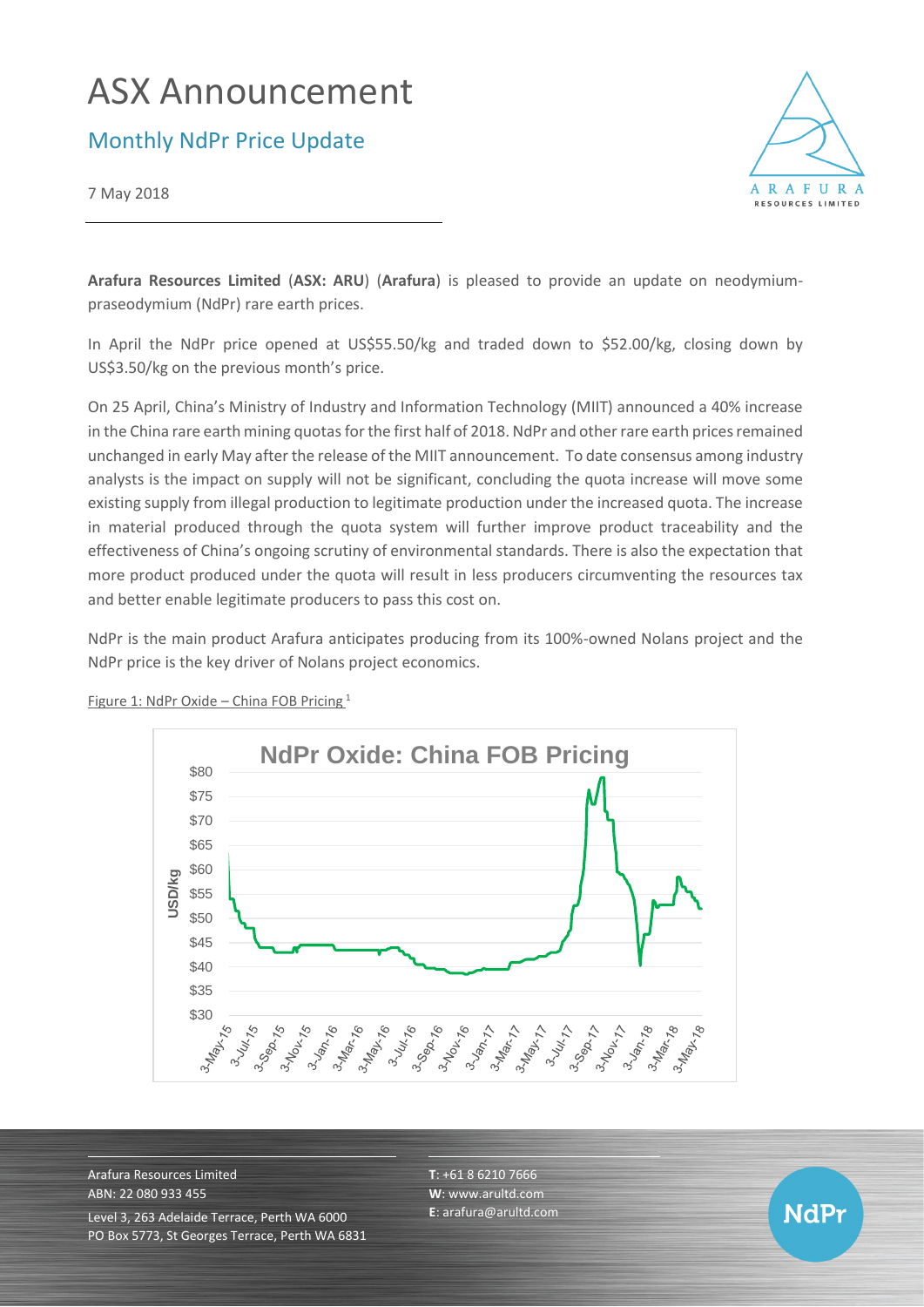## **Monthly NdPr Price Update**



### About NdPr

NdPr is in short supply globally and is the critical raw material in the manufacture of ultra-strong, highperformance NdFeB permanent magnets, which are used extensively in the automotive industry for electric components such as seats, mirrors, wipers, steering and braking.

Importantly, the compound has also emerged as a key enabler of hybrid and electric vehicles as highperformance magnets play a key role in electric traction motors. While traditional petrol or diesel combustion engine motor vehicles each use approximately 0.7 kg of NdPr oxide, electric or hybrid vehicles require an additional 1 kg.

The increasing shift towards hybrid and electric drivetrain technologies among the world's leading automotive manufacturers is expected to continue to positively influence market fundamentals for NdPr.

#### About Arafura's Nolans NdPr Project <sup>2</sup>

Arafura's Nolans NdPr project, located 135 kilometres north-north-west of Alice Springs in Australia's Northern Territory, is supported by Mineral Resources of 56 million tonnes grading 2.6% total rare earth oxide (TREO) that contain approximately 382,000 tonnes of NdPr oxide. The project is forecast to produce 14,000 tonnes of TREO per annum, including 3,600 tonnes of NdPr oxide per annum, over a 30+ year mine life.

The Company is undertaking a comprehensive program of flowsheet piloting, has commenced a Definitive Feasibility Study, and awaits final environmental approval for the project from the Australian Government.

#### - ENDS -

| For further information contact: | <b>Media enquiries:</b>    |
|----------------------------------|----------------------------|
| Gavin Lockyer                    | Luke Forrestal             |
| <b>Managing Director</b>         | Media and Capital Partners |
| T: +61 8 6210 7666               | M: +61 411 479 144         |

<sup>1</sup>*Market price information sourced from independent price reporting agency.*

<sup>2</sup>*Refer Arafura Resources ASX release 7 June 2017 for additional and qualifying information on the Mineral Resources that underpin the production target and provides the material assumptions on which the production target is based. Arafura confirms that all material*  assumptions underpinning the forecast financial information derived from its 14,000 tpa TREO production target and the production target *itself, continue to apply and have not materially changed since the 7 June 2017 release.*